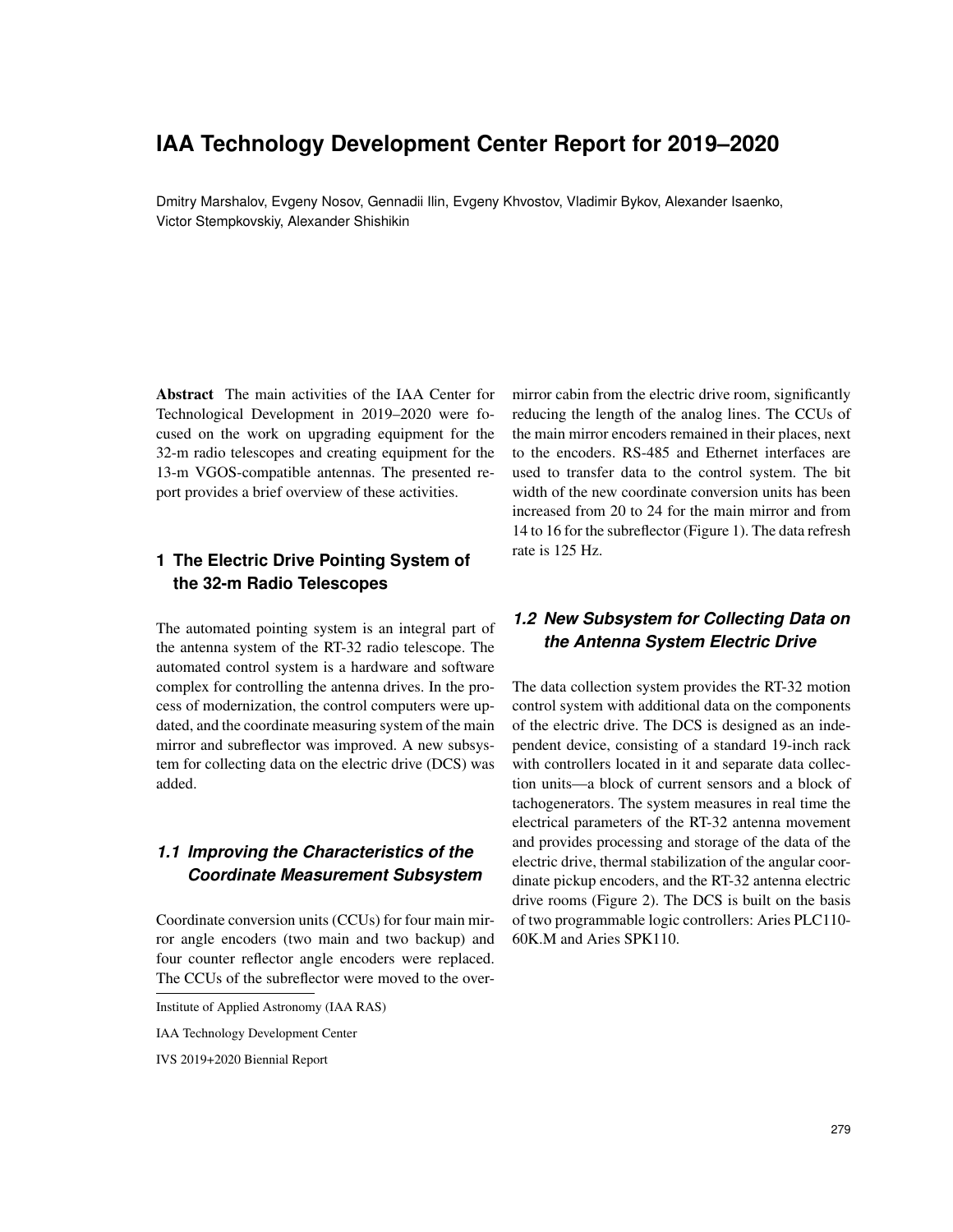

**Fig. 1** New CCU blocks and their location on the antenna.

IVS 2019+2020 Biennial Report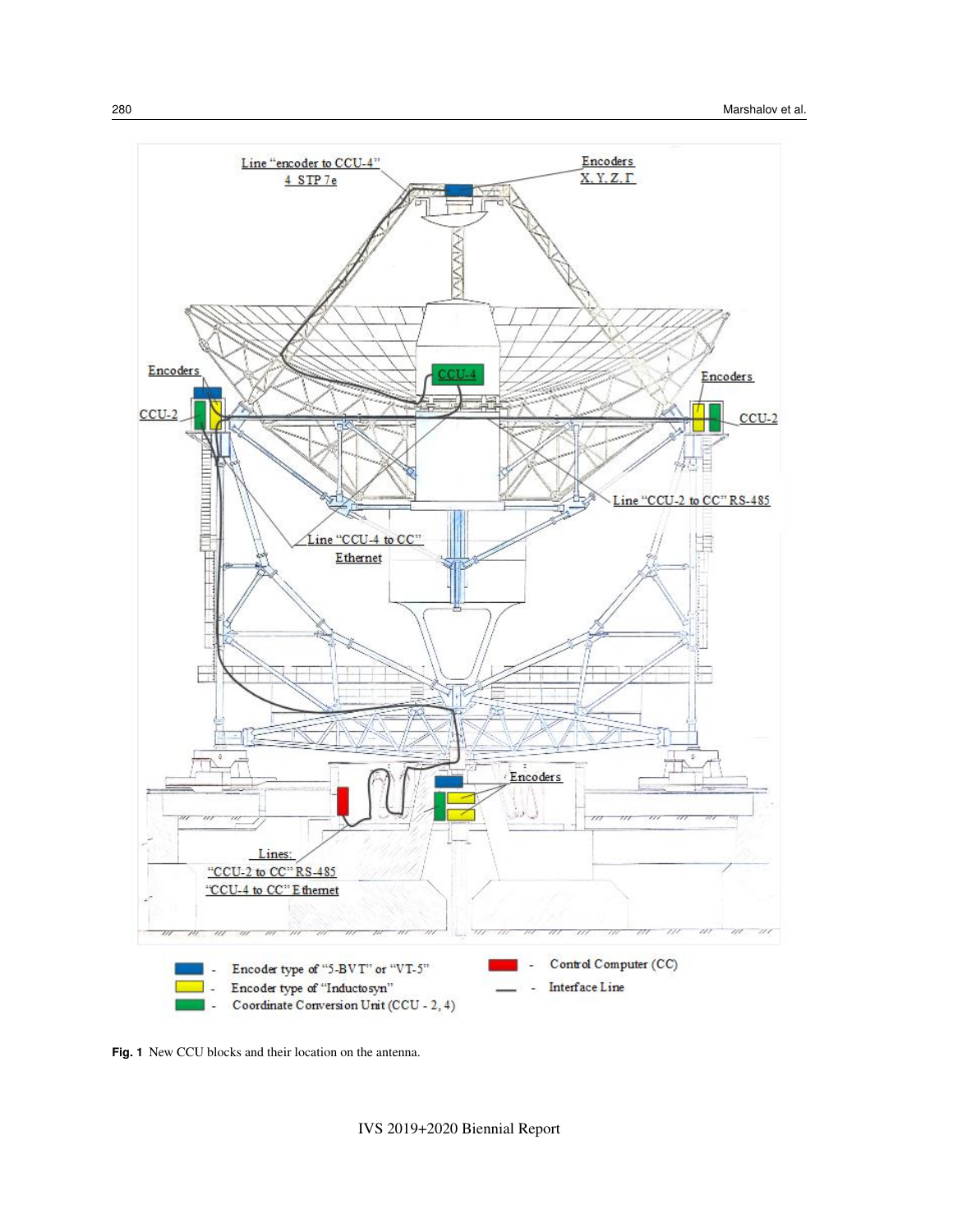

**Fig. 2** General view of the DCS rack.

#### *1.3 The Electric Drive Control Computer and Software*

An industrial computer with up-to-date components that supports modern operating systems and has sufficient performance to implement the assigned tasks in the software part is used as a hardware basis. The new control software implements all previously developed control algorithms, provides for work with new measuring equipment, and also implements additional functions. The modernized software provides new opportunities, the demand for which arose during the long-term operation of RT-32 radio telescopes:

- optimization of the movement of the antenna in the high speed mode to reduce the loads on the mechanical structures,
- smooth passage of speed limit zones,
- automatic selection of the control voltage for the beginning of the movement of the antenna at a given coordinate, and
- correction of the parameters of the tracking algorithm for tracking sources, depending on the current values of the azimuth and elevation coordinates of the antenna.

The modernization of the automated control system of the RT-32 radio telescope made it possible to improve the operational and technical characteristics, which contributes to a more efficient use of the radio telescope for radio astronomy observations, as well as when servicing the radio telescope and ensuring its readiness for operation.

#### **2 Ultra-Wide Band Receivers Upgrade**

The Ultra-Wide Band (UWB) receiving system for the RT-13 radio telescopes of the "Quasar" VLBI network was designed at the IAA RAS [1]. The UWB receiver system operates on dual linear orthogonal polarizations in the 3–16 GHz band. In 2019–2020, the equipment was built and tested. The radio telescopes at the Badary and Svetloe stations were equipped with UWB receivers, and test observations were made. In order to widen the bandwidth of the initial UWB receiver design (from 1024–2048 MHz to 48–2048 MHz), the following parts of the receiver's Frequency Conversion Unit were replaced: the first Intermediate (IF) bandpass waveguide filter, the second IF filter, and the output amplifier. The Svetloe station's RT-13 radio telescope has undergone the upgrade mentioned. Badary and Zelenchukskaya are scheduled for 2021–2022.

#### **3 Multifunctional Digital Backend (MDBE)**

The MDBE is intended for equipping all radio telescopes of the "Quasar" VLBI network with unified, both legacy- and VGOS-compatible digital backends [1]. The system consists of up to 12 DSP units, connected by backplane with the Synchronization and Control Unit. Each DSP unit digitizes the input IF signal using the 4096 MHz sampling frequency, performs necessary digital processing in an FPGA, and outputs the data through a 40 Gbps or 10 Gbps